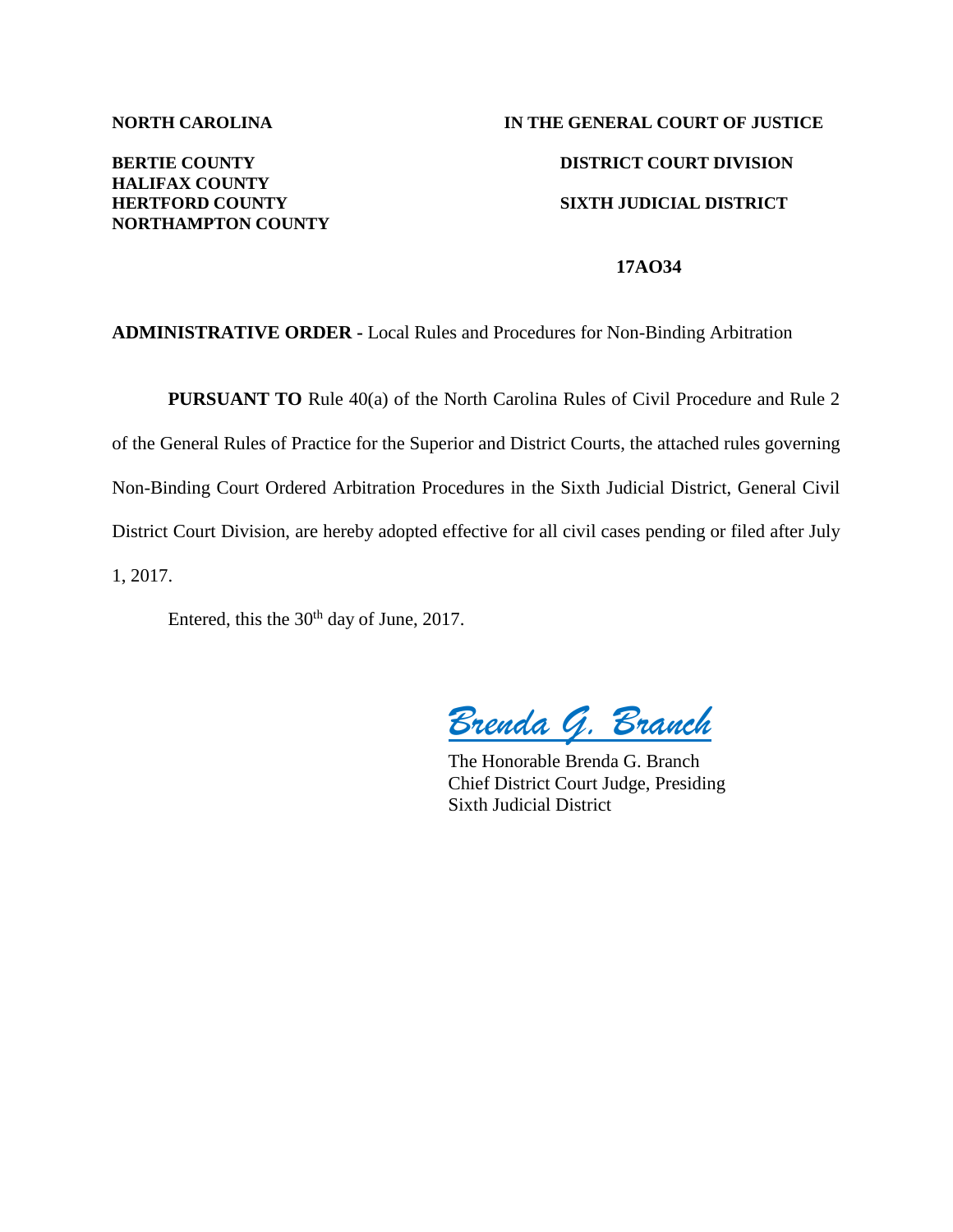### **LOCAL RULES AND PROCEDURES FOR NON-BINDING ARBITRATION WITHIN THE SIXTH JUDICIAL DISTRICT**

**Mandatory Arbitration**. Effective July 1, 2017, all cases filed in Bertie, Halifax, Hertford, and Northampton Counties which are subject to arbitration as defined by the Supreme Court Rules, or as designated by the Chief District Court Judge, shall be directed to mandatory court-ordered arbitration. All general civil actions will be reviewed at the time of filing by the Clerk of Superior Court to determine eligibility for court-ordered arbitration in accordance with N.C.G.S. 7A-37.1.

Cases filed prior to July 1, 2017, may be arbitrated upon request to the Arbitration Coordinator and mutual consent of all parties involved. Cases arbitration-eligible will be appropriately identified in VCAP and will proceed through the arbitration process pursuant to the North Carolina Rules [\(http://www.nccourts.org/Citizens/CPrograms/Arbitration/Default.asp\)](http://www.nccourts.org/Citizens/CPrograms/Arbitration/Default.asp). Parties will be noticed by Form AOC-CV-800, Notice of Case Selection for Arbitration. It is the responsibility of said parties to provide the Clerk of Superior Court with a current mailing address.

**Scheduling of Arbitration Hearing**. After the expiration of 20 calendar days from the date of the Notice of Case Selection for Arbitration, the Arbitration Coordinator shall mail the parties or their counsel of record, a Notice of Arbitration Hearing. The Arbitration Coordinator shall notify the parties that an arbitrator has been chosen and a hearing has been scheduled within 60 days of the last responsive pleading. Form AOC-CV-801 will serve as notice to the parties and will include the assigned date, time, and location for the arbitration hearing, and will provide the name of the assigned arbitrator to preside over the case.

At least 10 days before the date set for hearing, the parties shall exchange: (1) list of witnesses they expect to testify; (2) copies of documents or exhibits they expect to offer into evidence; and (3) a brief statement of issues and their contentions on the Pre-Arbitration Submission Form which shall be mailed to the opposing party only.

Failure to adhere to the information exchange requirements may result in exclusion of the proffered evidence. Pleadings, other filings, and exchanged discovery, which have been received by all parties at least (10) days prior to the Arbitration Hearing date, do not also need to be included in the pre-arbitration submission.

The Arbitration Coordinator shall publish an Arbitration Calendar for each term of Court for which cases are scheduled. Calendars shall be made available to counsel and parties through the Arbitration Coordinator.

**Continuances**. Arbitration hearings may be continued if a written motion is filed at least seven (7) working days prior to the arbitration hearing, and there is a showing of good cause.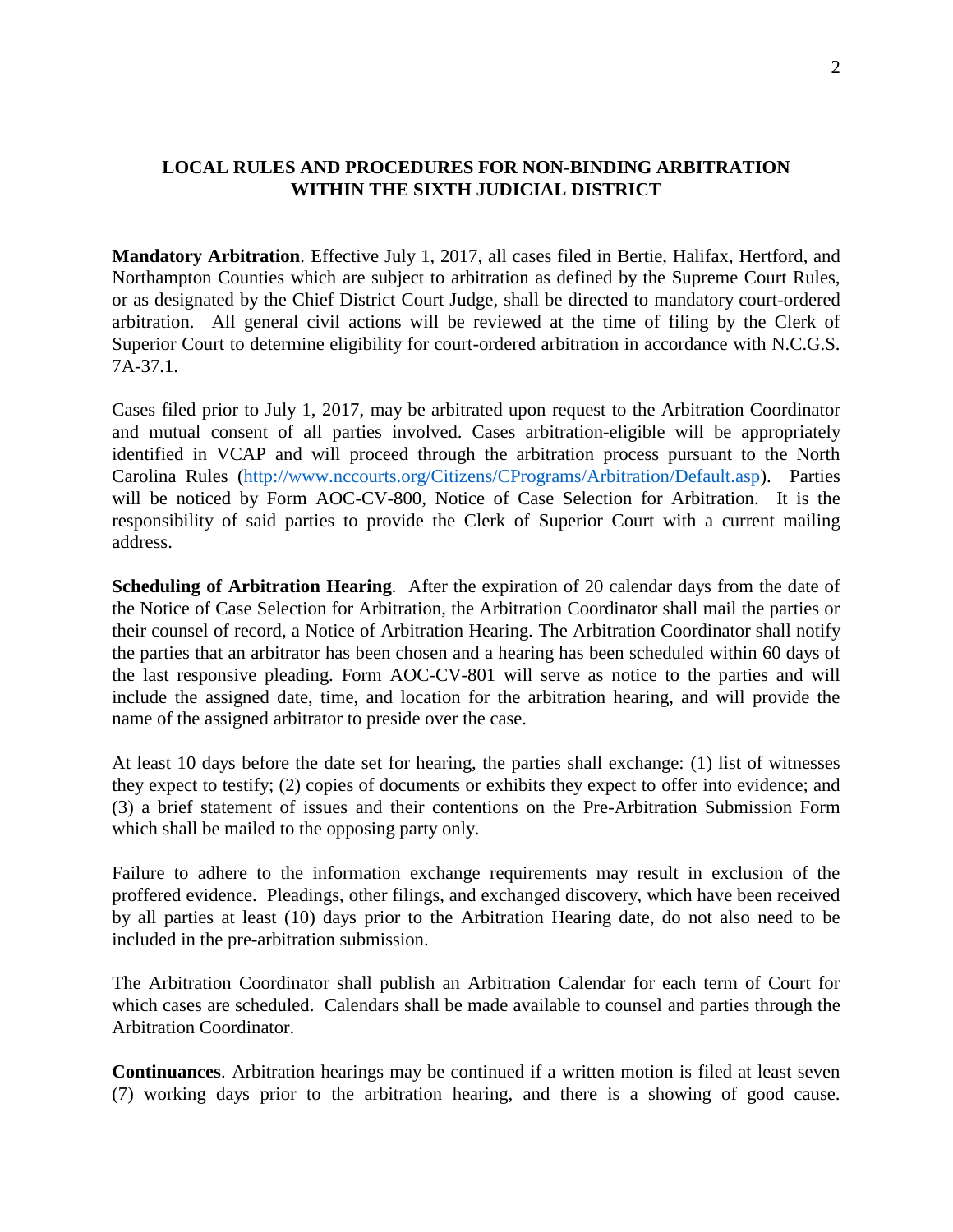Scheduling conflicts will not be grounds for continuance. All motions must be accompanied by an order and will be submitted to a District Court Judge for consideration. The requesting party shall notify the opposing party of the motion.

Information regarding whether opposing counsel objects to the Motion or whether the case has been previously continued may be included in a Motion to Continue, but the lack of an objection by opposing counsel/party or the fact that the case has not been continued before shall not alone constitute good cause for the continuation of the arbitration hearing.

A District Court Judge will rule on Motions to Continue. It shall be the responsibility of the Arbitration Coordinator to inform all parties of the outcome of the proposed motion, along with the new date and time for the arbitration hearing if applicable.

Appeals of the decision rendered by the District Court Judge shall be submitted to the Arbitration Coordinator for subsequent delivery to the Chief District Court Judge. Opposing counsel or unrepresented parties shall be notified of the appeal prior to its delivery to the Arbitration Coordinator.

Objections to the appeal shall also be delivered, within two days of being notified of the appeal, to the Arbitration Coordinator for subsequent delivery to the Chief District Court Judge. Failure of counsel to follow the established process may result in automatic denial of the motion and/or the imposition of sanctions. The decision of the Chief District Court Judge is final.

**Settlement**. Any settlement reached prior to the scheduled arbitration hearing date should be reported immediately to the Arbitration Coordinator. A dismissal or consent judgment must be filed not later than 24 hours prior to the scheduled date in order for the case to be removed from the docket. If a dismissal or consent judgment is not entered, all parties should appear at the arbitration hearing and have their settlement entered as the award of the arbitrator.

**Removal**. If prior to the setting of an arbitration hearing, all parties notify the Arbitration Coordinator that the case is inappropriate for arbitration, and the Coordinator agrees, then the case may be removed. Once a case is set for an arbitration hearing, no case may be removed from arbitration except by the Arbitration Coordinator or upon motion to the Chief District Court Judge in writing. Cases scheduled for hearing, which are removed due to settlement or ruling of dispositive motion, shall be considered delinquent if the Order, Judgment or Disposition is not presented to the Court for signature and filing within 10 working days after the case was announced as settled.

**Other Filings.** All forms, motions, and orders must be sent to the Clerk of Superior Court unless otherwise specified. Some faxed copies may not be accepted. Additional mailings to opposing parties shall be made by the requesting party. If the matter is one in which only the Chief District Court Judge may rule upon, a copy must be sent to the Arbitration Coordinator for processing and subsequent submission by the Arbitration Coordinator to the Chief District Court Judge.